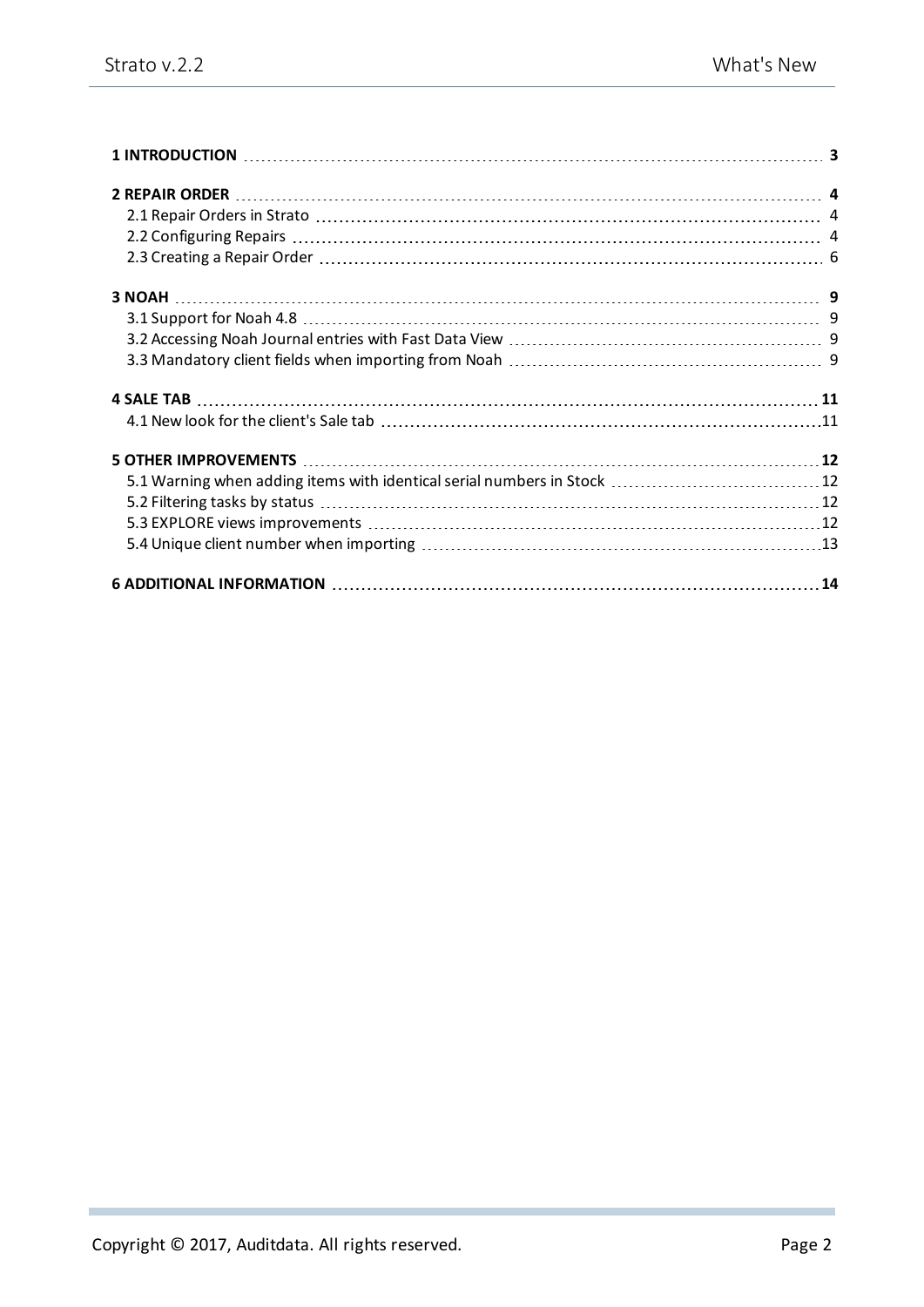# <span id="page-2-0"></span>1 Introduction

The purpose of this document is to give you an overview of the new and modified features in Strato 2.2.

The available languages are English, Danish, Swedish, Norwegian, Spanish, and Polish. Strato v.2.2 is certified to NOAH 4 and works with Noah v.4.8.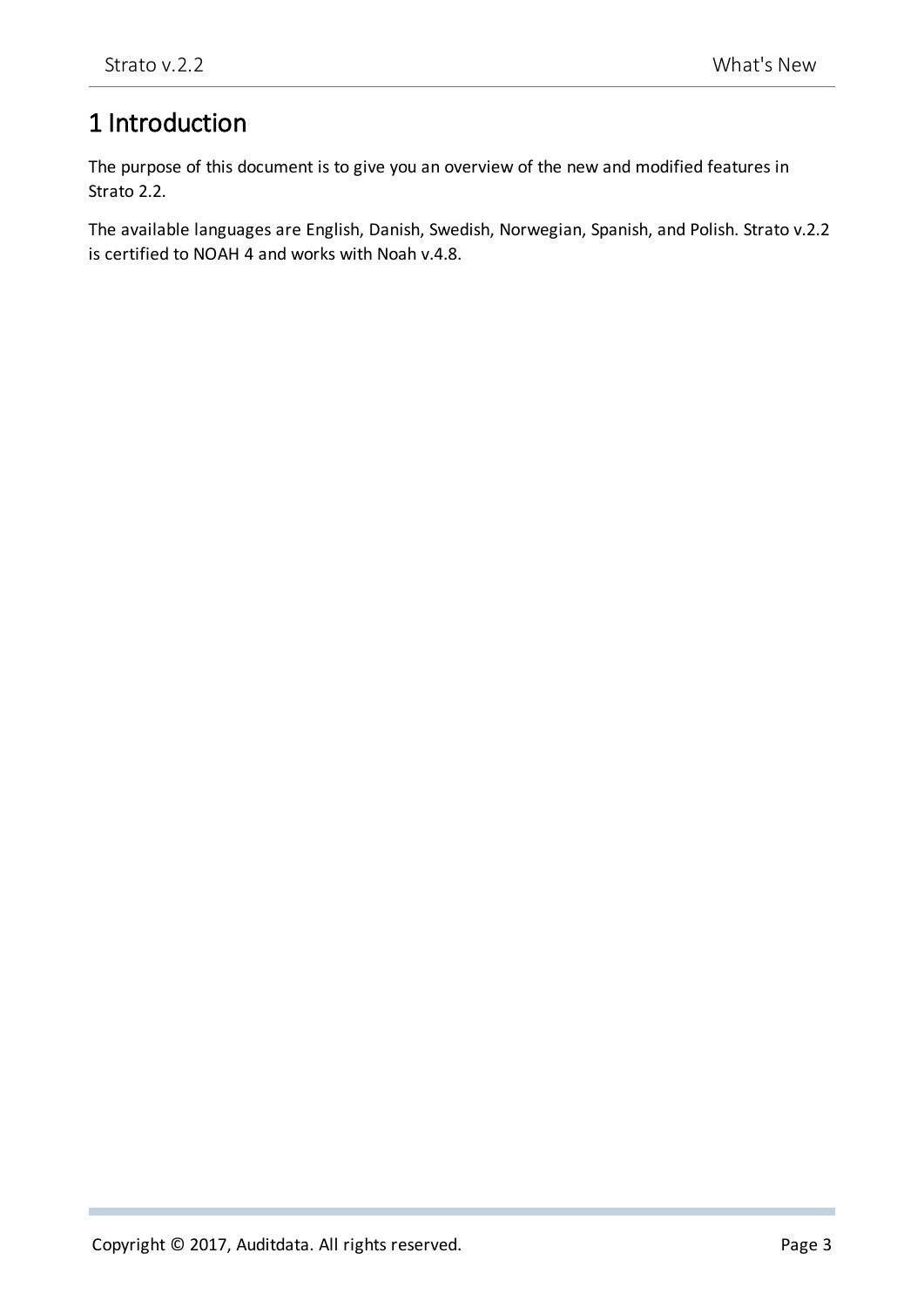## <span id="page-3-1"></span><span id="page-3-0"></span>2 Repair Order

#### 2.1 Repair Orders in Strato

After a successful sale, it is important to provide the best quality service for the customer. If their HI item needs to be repaired, you can easily handle the situation thanks to the new **Repair** functionality in Strato. You can create and track repairs only for those items that have a serial number.

#### <span id="page-3-2"></span>2.2 Configuring Repairs

First of all, you need to have one or several repair reasons and repair statuses. To create them:

- 1. Go to **Tools** -> **Administration** -> **Custom Dictionaries**.
- 2. Select **Repair Reasons** from the drop down list.



3. Click the **Add New** button to open the **Create New** window. Enter repair reasons details and click **Save**.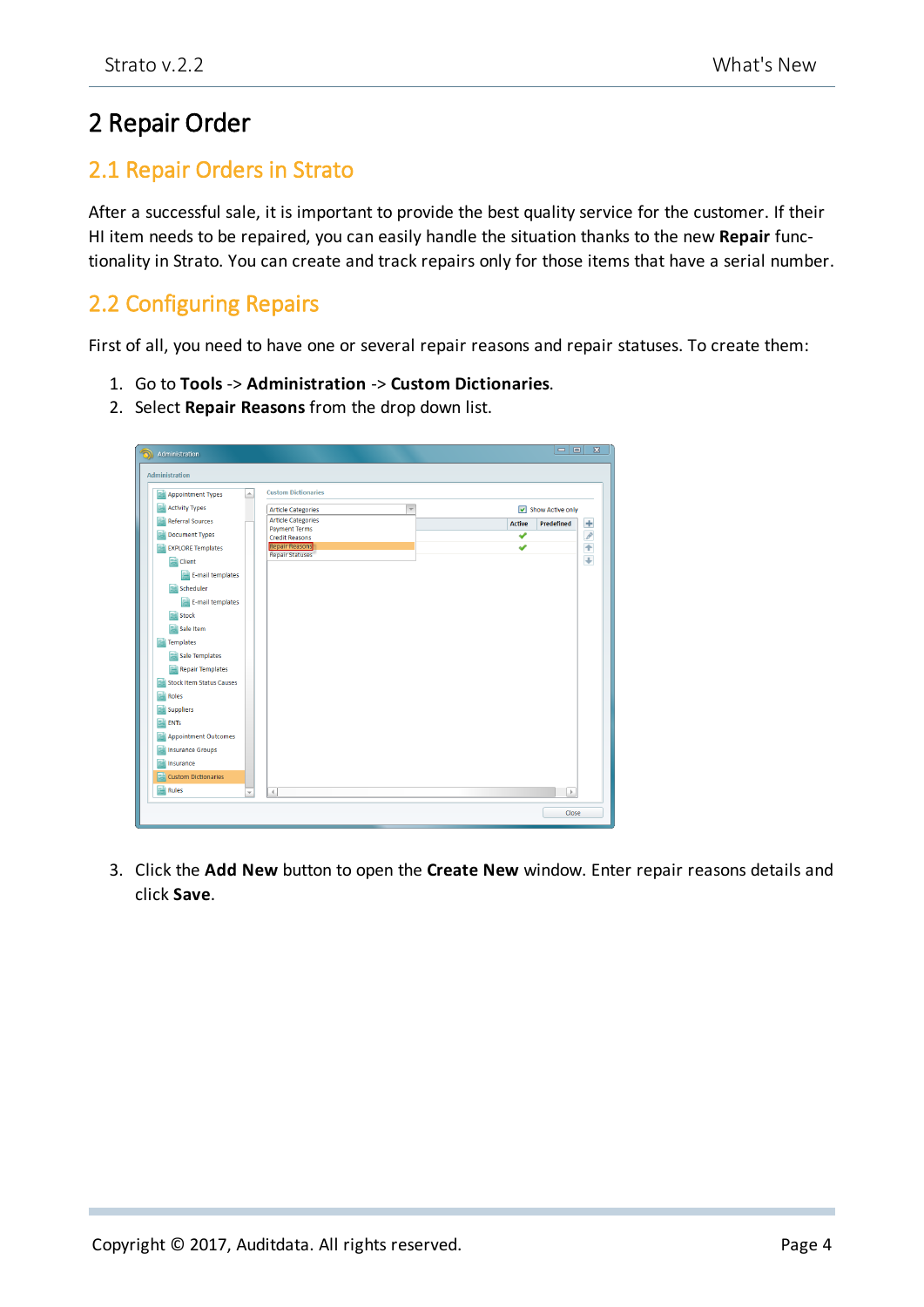| ัก<br>Administration                                   |                                    |                          |                         | $=$<br>$\boxed{\Box}$ | $\Sigma$           |
|--------------------------------------------------------|------------------------------------|--------------------------|-------------------------|-----------------------|--------------------|
| Administration                                         |                                    |                          |                         |                       |                    |
| $\hat{\phantom{a}}$<br><b>Appointment Types</b>        | <b>Custom Dictionaries</b>         |                          |                         |                       |                    |
| <b>Activity Types</b>                                  | <b>Repair Reasons</b>              | $\overline{\phantom{0}}$ |                         | Show Active only      |                    |
| <b>Referral Sources</b>                                | <b>Name</b>                        | <b>Description</b>       | <b>Active</b>           | <b>Predefined</b>     | $\left  + \right $ |
| <b>Document Types</b>                                  | <b>Broken Noise Level</b>          |                          | ✔                       |                       | 一个十一               |
| <b>EXPLORE Templates</b>                               |                                    |                          |                         |                       |                    |
| 鷗<br>Client                                            |                                    |                          |                         |                       |                    |
| 鵐<br>E-mail ter<br><b>Create New</b>                   |                                    |                          | $\overline{\mathbf{x}}$ |                       |                    |
| Scheduler<br>灵                                         |                                    |                          |                         |                       |                    |
| <b>E-mail ter</b><br><b>Repair Reasons</b>             |                                    |                          |                         |                       |                    |
| 큟<br>Stock                                             | <b>Battery Disfunction</b><br>Name |                          |                         |                       |                    |
| 큨<br>Sale Item<br><b>Description</b>                   |                                    |                          |                         |                       |                    |
| <b>Templates</b>                                       | Is Active V                        |                          |                         |                       |                    |
| Sale Template<br>居                                     |                                    |                          |                         |                       |                    |
| <b>Repair Templa</b>                                   |                                    | Cancel<br>Save           |                         |                       |                    |
| <b>Stock Item Status</b>                               |                                    |                          |                         |                       |                    |
| Roles                                                  |                                    |                          |                         |                       |                    |
| <b>Suppliers</b>                                       |                                    |                          |                         |                       |                    |
| <b>ENTs</b>                                            |                                    |                          |                         |                       |                    |
| <b>Appointment Outcomes</b><br><b>Insurance Groups</b> |                                    |                          |                         |                       |                    |
| Insurance                                              |                                    |                          |                         |                       |                    |
| <b>Custom Dictionaries</b>                             |                                    |                          |                         |                       |                    |
| Rules                                                  |                                    |                          |                         |                       |                    |
| $\overline{\phantom{a}}$                               | $\leftarrow$                       |                          |                         | $\,$                  |                    |
|                                                        |                                    |                          |                         | Close                 |                    |
|                                                        |                                    |                          |                         |                       |                    |

Continue by selecting **Repair Statuses** from the same drop down list. Add one or several repair statuses in a similar way.

Besides repair reasons and statuses, you have to specify default repair period.

- 1. Go to **Tools** -> **Settings** and select the **Repair** tab.
- 2. Enter the default period for repair (in days).

**Note:** When creating a repair order, you can always manually change the date of item's return from repair.



3. Click **Save**.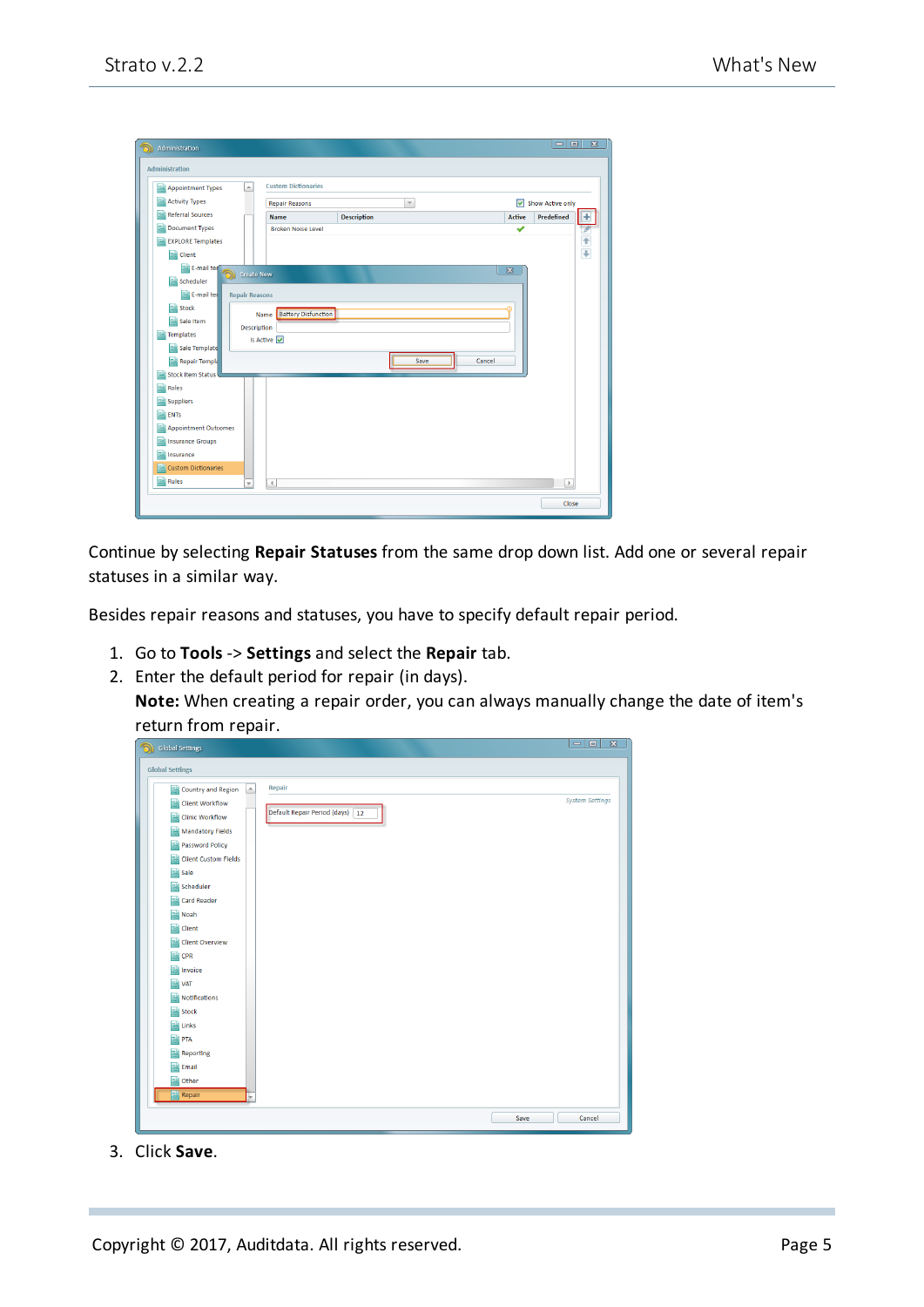Final step is to ensure you have your repair templates ready. There are two separate documents one for the client who requests repair and the other for the item's supplier. Repair templates contain all the information about the repair at hand. You can find and customize such templates from **Tools** -> **Administration** -> **Templates** -> **Repair Templates**.

#### <span id="page-5-0"></span>2.3 Creating a Repair Order

After selling a device to the customer you might receive a request to repair the item. To create a repair order:

1. Go to the client's **Sales** tab and open the **Sales History** section. **Note:** There are a number of places in Strato where repair order can be created from. They will be listed in the end of this section

| <b>Current Sale</b>          |                                            | Payments      | <b>Repairs</b>       |                        | <b>Sales Documents</b>            | <b>Sales History</b>                |                      |
|------------------------------|--------------------------------------------|---------------|----------------------|------------------------|-----------------------------------|-------------------------------------|----------------------|
|                              | <b>Purchased Devices (Serial Numbered)</b> |               |                      |                        |                                   |                                     |                      |
| <b>Purchase Date</b>         | Article                                    | Type          |                      | S/N                    | <b>Warranty Exp.</b>              |                                     |                      |
| 11/27/2017                   | <b>America Hears ITE</b>                   | <b>HI ITE</b> |                      | 123434                 | 27-Nov-19                         |                                     |                      |
| <b>Sales History</b><br>Date | Article                                    | Quantity      | <b>Serial Number</b> | <b>Delivery Status</b> | <b>Invoice Status</b>             |                                     | <b>Warranty Exp.</b> |
| 27-Nov-17                    | <b>America Hears BTE</b>                   | $\mathbf{1}$  |                      |                        | New (Client Invoice)              |                                     |                      |
| 27-Nov-17                    | America Hears ITE                          | 1             |                      |                        | Paid Fully (Client Invoice)       |                                     |                      |
| 27-Nov-17                    | America Hears ITE                          | -1            | 1234346456546        | Delivered              |                                   |                                     | 27-Nov-19            |
| 10-Aug-17                    | America Hears BTE                          | $\mathbf{1}$  |                      |                        | Paid Fully (Client Invoice)       |                                     |                      |
| 14-Apr-17                    | America Hears ITE                          | $\mathbf{1}$  |                      |                        | Invoice Credited (Client Invoice) |                                     |                      |
|                              | Remote Control                             | $\mathbf{1}$  |                      |                        | Invoice Credited (Client Invoice) |                                     |                      |
| 14-Apr-17                    |                                            |               |                      |                        |                                   |                                     |                      |
| 14-Apr-17                    | America Hears ITE                          | $\mathbf{1}$  |                      |                        | Paid Fully (Insurance Invoice)    |                                     |                      |
| 14-Apr-17                    | Remote Control                             | 1             |                      |                        | Paid Fully (Insurance Invoice)    |                                     |                      |
| 14-Apr-17                    | Remote Control                             | 1             |                      |                        |                                   | Returned Fully (Client Credit Note) |                      |

- 2. In the **Purchased Devices** section, locate the item's serial number in the **S/N** column and click it to display the drop down list with the options.
- 3. Select **Create Repair Order**.

| <b>Current Sale</b>                        |                          | Payments |              | Repairs |        | <b>Sales Documents</b> | <b>Sales History</b> |  |
|--------------------------------------------|--------------------------|----------|--------------|---------|--------|------------------------|----------------------|--|
| <b>Purchased Devices (Serial Numbered)</b> |                          |          |              |         |        |                        |                      |  |
|                                            |                          |          |              |         |        |                        |                      |  |
| Purchase Date   Article                    |                          |          | <b>Type</b>  |         | S/N    | <b>Warranty Exp.</b>   |                      |  |
| 11/27/2017                                 | <b>America Hears ITE</b> |          | <b>HIITE</b> |         | 123434 | 27-Nov-19              |                      |  |

- 4. In the window that opens, provide all the necessary repair details:
	- Status set to *New* by default. *Closed* repair is complete.
	- **.** Supplier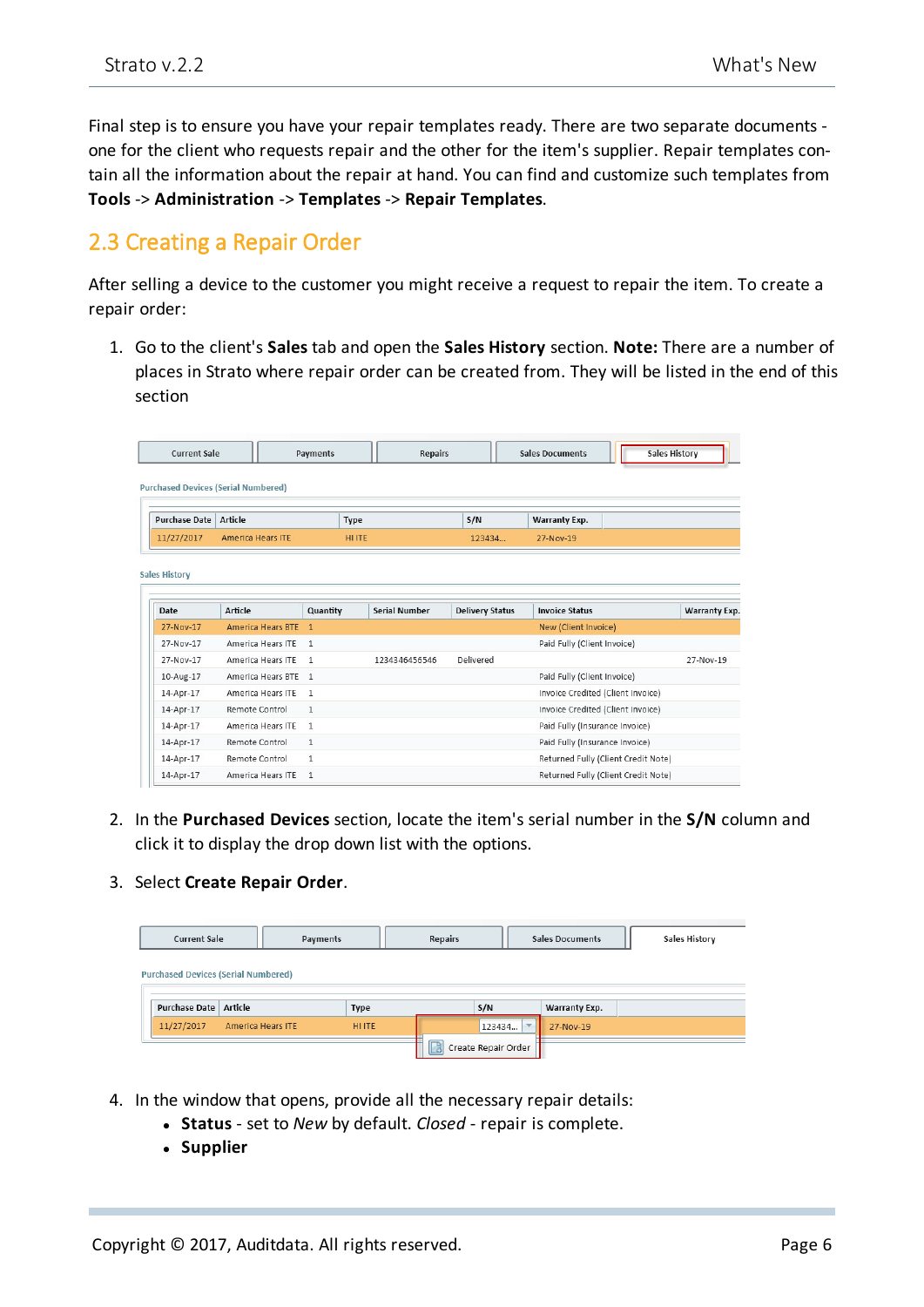- <sup>l</sup> **Repair Reason**
- <sup>l</sup> **Covered by warranty** check if warranty applies
- <sup>l</sup> **Send directly to client after repair** if selected, this option will be mentioned in the repair document for the supplier
- **Sent to Repair** a date when the item was sent to repair. By default today's date.
- **Expected Return Date** an estimated date when item is to be returned from repair. Calculated by adding the number of days set as default repair period to the **Sent to Repair** date.
- **Received Date** an actual date when item is returned from repair.
- <sup>l</sup> **Print client/supplier repair order on save**

| <b>Create Repair Order</b>          |                                         |                           |                                              | $\overline{\mathbf{x}}$ |
|-------------------------------------|-----------------------------------------|---------------------------|----------------------------------------------|-------------------------|
| <b>Repair Order</b>                 |                                         |                           |                                              |                         |
| <b>Repair Number</b>                |                                         | Office                    | Copenhagen Office<br>$\overline{\mathbf{v}}$ |                         |
| <b>Status</b>                       | In Progress<br>$\overline{\phantom{0}}$ | Contact Person   John Doe | $\overline{\phantom{a}}$                     |                         |
| <b>Article</b>                      |                                         |                           |                                              |                         |
| Article                             | America Hears ITE (5467                 |                           | Client   Ms. Joan Doe                        |                         |
| S/N                                 | 1234346456546                           |                           |                                              |                         |
| <b>Details</b>                      |                                         |                           |                                              |                         |
| Supplier                            | Danish Hearing Aid $S =$                | Reason                    | <b>Broken Noise Level</b>                    |                         |
| <b>Notes</b>                        |                                         |                           |                                              |                         |
|                                     | Covered by warranty<br>v                |                           |                                              |                         |
|                                     | Send directly to Client after repair    |                           |                                              |                         |
| <b>Dates</b>                        |                                         |                           |                                              |                         |
| <b>Send to Repair</b>               | 尙<br>27-Nov-17                          |                           |                                              |                         |
| <b>Expected Return Date</b>         | Ħ<br>09-Dec-17                          |                           |                                              |                         |
| <b>Received Date</b>                | 茼                                       |                           |                                              |                         |
| Print client repair order on save   |                                         |                           |                                              |                         |
| Print supplier repair order on save |                                         |                           |                                              |                         |
|                                     |                                         | Save                      | Cancel                                       |                         |

5. Click **Save** to finish the set up.

Your Repair Order is now created. You can always locate it in the Stock Item EXPLORE by using numerous search options available in Strato.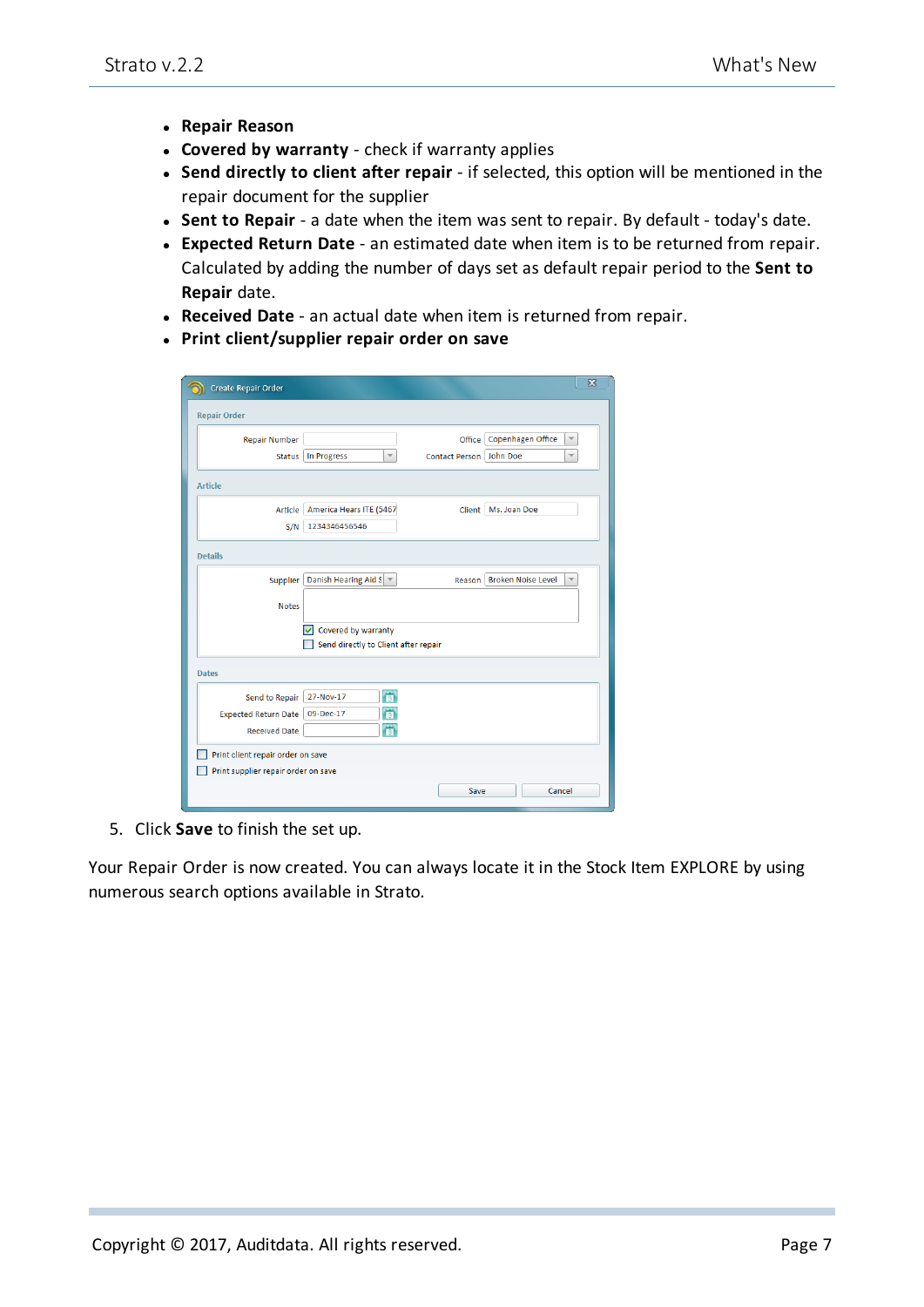| <b>Stock Item EXPLORE</b>                                                                                                                                                                                   |                               |                |                        |         |                          |            |                               |                   |             |                          |        |
|-------------------------------------------------------------------------------------------------------------------------------------------------------------------------------------------------------------|-------------------------------|----------------|------------------------|---------|--------------------------|------------|-------------------------------|-------------------|-------------|--------------------------|--------|
|                                                                                                                                                                                                             |                               |                |                        |         |                          |            | Open Template<br>Search       | New Stock Item    | Export      | $\overline{\phantom{a}}$ | Import |
| <b><sup>≥</sup></b> General<br><b>≥</b> Article<br><b>≥</b> Client Data                                                                                                                                     | Le.                           | Filter         | 2 stock item(s) found: |         | $\overline{\phantom{a}}$ |            |                               |                   |             |                          |        |
| Repair Order                                                                                                                                                                                                | $\overline{\mathsf{x}}$       | $\Box$         | Article Type           | Client  | Colo                     | Commission | <b>Commission Return Date</b> | Office            | Serial Numb | Status                   | Suppli |
| In Repair                                                                                                                                                                                                   | ×                             | $\blacksquare$ | <b>HITE</b>            | John D  |                          | □          |                               | Copenhagen Office | SN012345    | Delivered                |        |
| $\blacktriangledown$                                                                                                                                                                                        |                               | П              | <b>HI ITE</b>          | Ms. Joa | Black                    | $\Box$     |                               | Copenhagen Office | 12343464    | Delivered                |        |
| Is Overdue<br>$\Box$                                                                                                                                                                                        |                               |                |                        |         |                          |            |                               |                   |             |                          |        |
| <b>Repair Order Status</b><br><b>New</b>                                                                                                                                                                    | ×<br>$\overline{\phantom{a}}$ |                |                        |         |                          |            |                               |                   |             |                          |        |
| Send to Repair<br>Absolute Dates<br>From<br>To<br>Relative Dates<br>Last Days<br>Next Days<br>Include today<br><b>Expected Return Date</b><br>Absolute Dates<br>From<br>To<br>○ Relative Dates<br>Last Days | 蜀<br>骨<br>蜀<br>骨              |                |                        |         |                          |            |                               |                   |             |                          |        |
| Next Days<br>Include today                                                                                                                                                                                  |                               |                |                        |         |                          |            |                               |                   |             |                          |        |
|                                                                                                                                                                                                             |                               | 4.             |                        |         |                          |            |                               |                   |             |                          |        |
|                                                                                                                                                                                                             |                               |                |                        |         |                          |            |                               |                   |             |                          |        |

You can also create and edit repair orders from:

- Stock Item EXPLORE
- <sup>l</sup> Client's front page in the **Last Delivered HI** section
- <sup>l</sup> Client's **Sale** tab in the **Sales History** section

**Note:** Only serial numbered items with the **In Stock**, **Reserved**, **Lent**, **Delivered** statuses can be sent for repair. You can have only one active repair per item.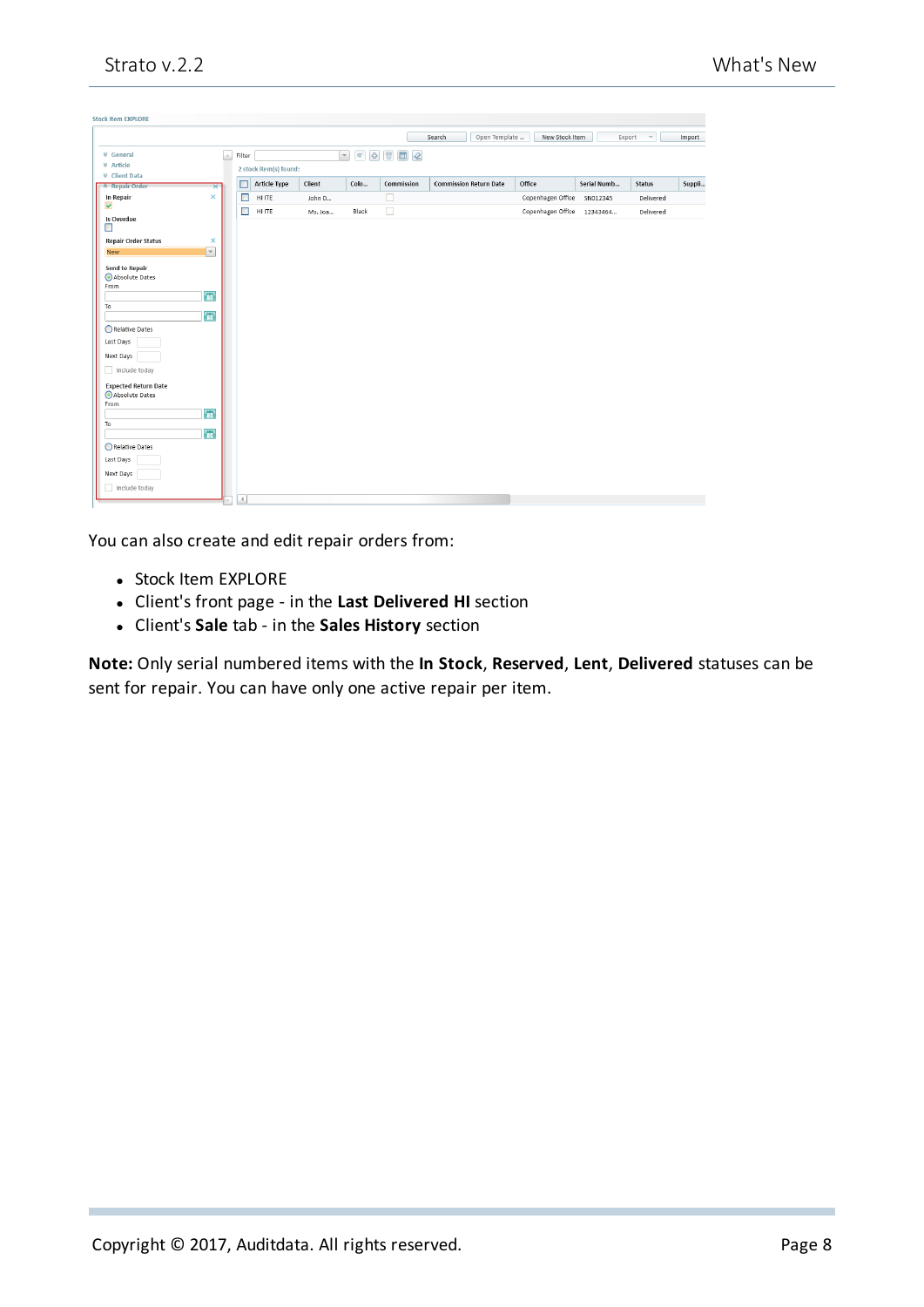## <span id="page-8-1"></span><span id="page-8-0"></span>3 Noah

#### 3.1 Support for Noah 4.8

<span id="page-8-2"></span>Strato now works only if Noah version 4.8 or later is installed on your PC.

#### 3.2 Accessing Noah Journal entries with Fast Data View

You can now use Fast Data View to have quick access to the client's information entered in the Noah Journal. For this, go to the client's **Session History** section on their front page and click the corresponding action to open the drop down menu.

| <b>Session History</b> |                                                        |                |                                          |                |                |                                                                              |
|------------------------|--------------------------------------------------------|----------------|------------------------------------------|----------------|----------------|------------------------------------------------------------------------------|
|                        | 14-Apr-17<br>偑                                         | 10-Aug-17<br>皥 | 20-Nov-17<br>$\mathfrak{A}_\lambda$<br>₹ | 27-Nov-17<br>皥 | 28-Nov-17<br>త |                                                                              |
|                        |                                                        |                |                                          |                | lø.            | 28-Nov-17 10:51 - adm - Journal Entry 'Client Info'   ▼                      |
|                        |                                                        |                |                                          |                |                | Open action                                                                  |
|                        | <b>Client Data</b>                                     |                |                                          |                |                | Delete action                                                                |
|                        | Ms. Joan Doe (Client)<br>Born 09-Jun-59 (58 years old) |                |                                          |                |                | D.OC<br><b>Fast View</b><br>$\mathbf{w}$<br>$T10111$ unent $\{t1, 204, 00\}$ |

Select the **Fast View** option. A window with the client's records will be displayed.

| 令<br><b>Fast View</b> | $\overline{\mathbf{z}}$<br>$\qquad \qquad \Box$<br>$\qquad \qquad \Box$ |
|-----------------------|-------------------------------------------------------------------------|
| <b>Client Info</b>    |                                                                         |
|                       |                                                                         |
|                       |                                                                         |
|                       |                                                                         |
|                       |                                                                         |
|                       |                                                                         |
|                       |                                                                         |
|                       |                                                                         |
|                       |                                                                         |
|                       |                                                                         |

#### <span id="page-8-3"></span>3.3 Mandatory client fields when importing from Noah

You can now separately specify mandatory client fields both for the new client creation and for the import from Noah. For instance, if you load client audiogram from Noah, Strato will prompt you to fill in fields set as mandatory in the new **Start Noah Module** column.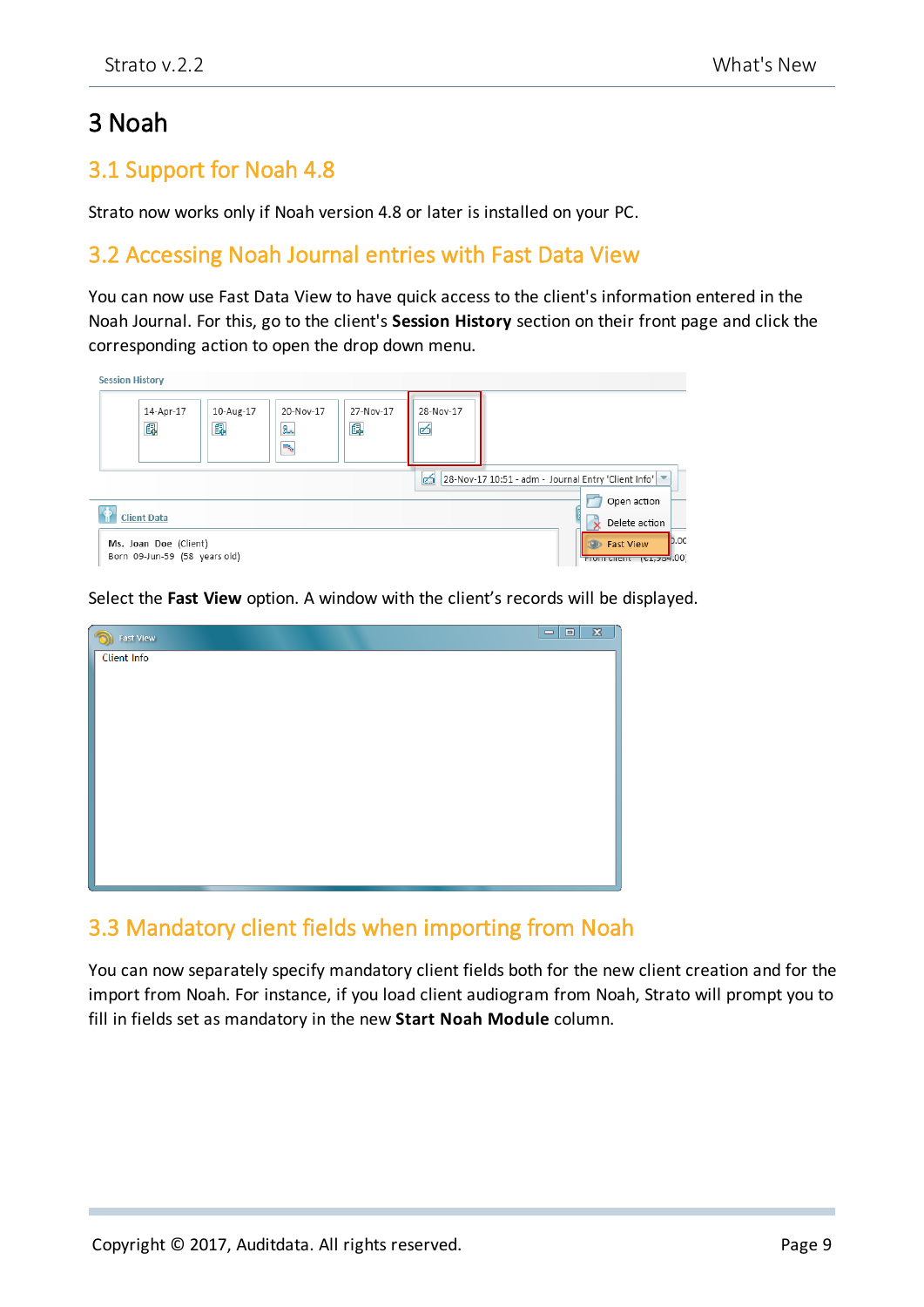| <b>Global Settings</b>      |   |                                |                          | $\overline{\mathbf{x}}$<br>▣<br>$\qquad \qquad \Box$ |
|-----------------------------|---|--------------------------------|--------------------------|------------------------------------------------------|
| <b>Global Settings</b>      |   |                                |                          |                                                      |
| General                     | ▵ | <b>Mandatory Client Fields</b> |                          |                                                      |
| Country and Region          |   |                                |                          | <b>System Settings</b>                               |
| <b>Client Workflow</b><br>醒 |   | <b>Field</b>                   | <b>New Client</b>        | <b>Start Noah Module</b>                             |
| <b>Clinic Workflow</b><br>鷗 |   | <b>First Name</b>              |                          |                                                      |
| Mandatory Fields            |   | <b>Middle Name</b>             |                          |                                                      |
| <b>Password Policy</b><br>醒 |   | <b>Last Name</b>               | ☑                        |                                                      |
|                             |   | <b>SS Number</b>               |                          | ⊽                                                    |
| <b>Client Custom Fields</b> |   | <b>Insurance Group</b>         |                          |                                                      |
| sale                        |   | Insurance                      |                          |                                                      |
| Scheduler                   |   | <b>Insurance Policy</b>        |                          |                                                      |
| <b>Card Reader</b><br>監     |   | <b>Address</b>                 |                          |                                                      |
| 鷗<br>Noah                   |   | <b>Work Phone</b>              |                          |                                                      |
|                             |   |                                | $\overline{\phantom{0}}$ | $\overline{\phantom{0}}$                             |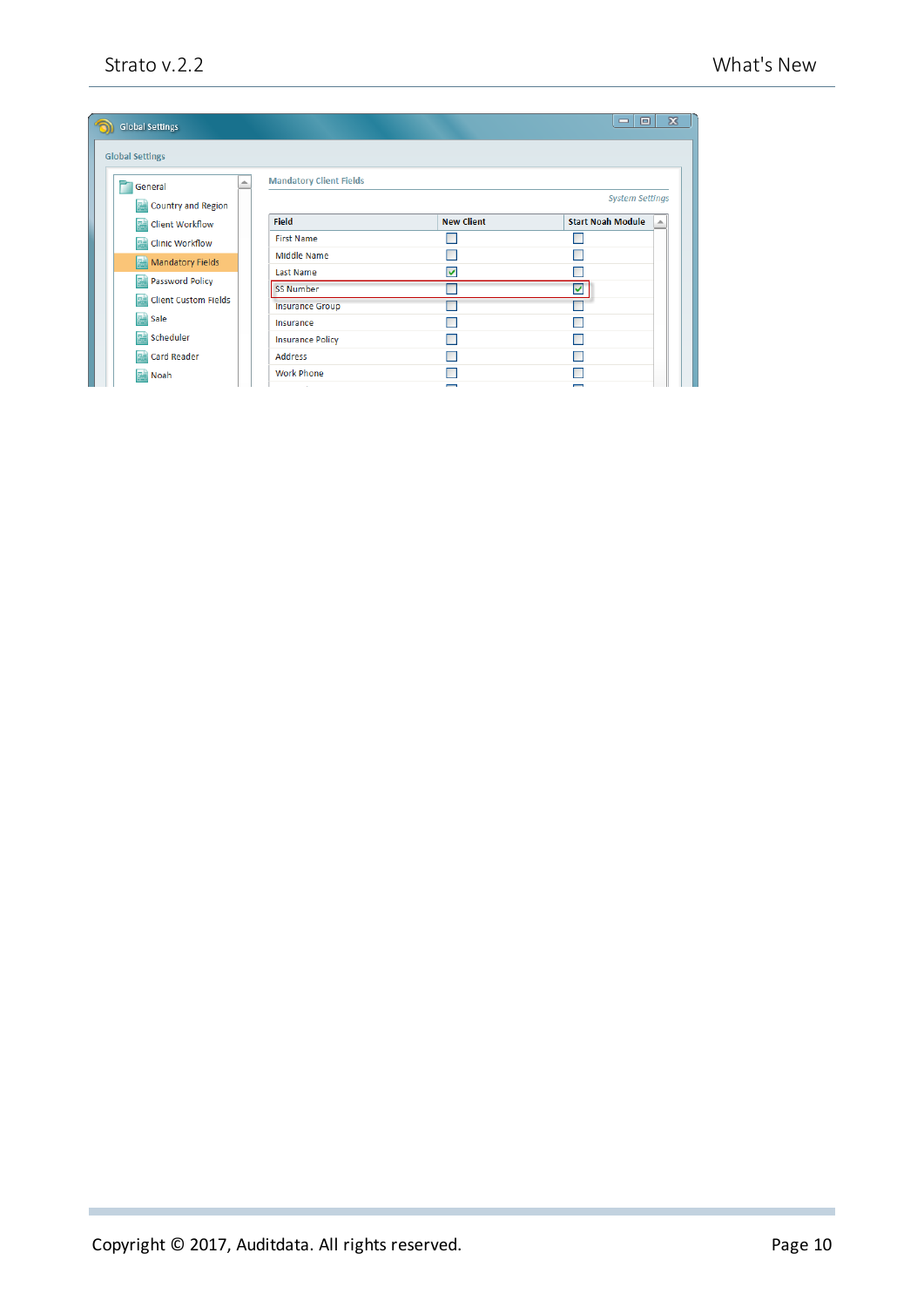## <span id="page-10-1"></span><span id="page-10-0"></span>4 Sale Tab

#### 4.1 New look for the client's Sale tab

We have made further UI improvements to the client's **Sale** tab. Now all information can be conveniently accessed under several tabs:

- Current Sale
- Payments
- Repairs
- Sales Documents
- Sales History

| <b>Current Sale</b>    |        | Payments                                     |  | Repairs | <b>Sales Documents</b> | <b>Sales History</b> |
|------------------------|--------|----------------------------------------------|--|---------|------------------------|----------------------|
| <b>Payment balance</b> |        |                                              |  |         |                        |                      |
|                        |        |                                              |  |         |                        |                      |
| Deposit                | €30.00 |                                              |  |         |                        |                      |
|                        |        | From client (€6,615.00) From insurance €0.00 |  |         |                        |                      |
|                        |        | To client €6,233.00 To insurance €0.00       |  |         |                        |                      |

Click the corresponding tab to get fast access to the information you need.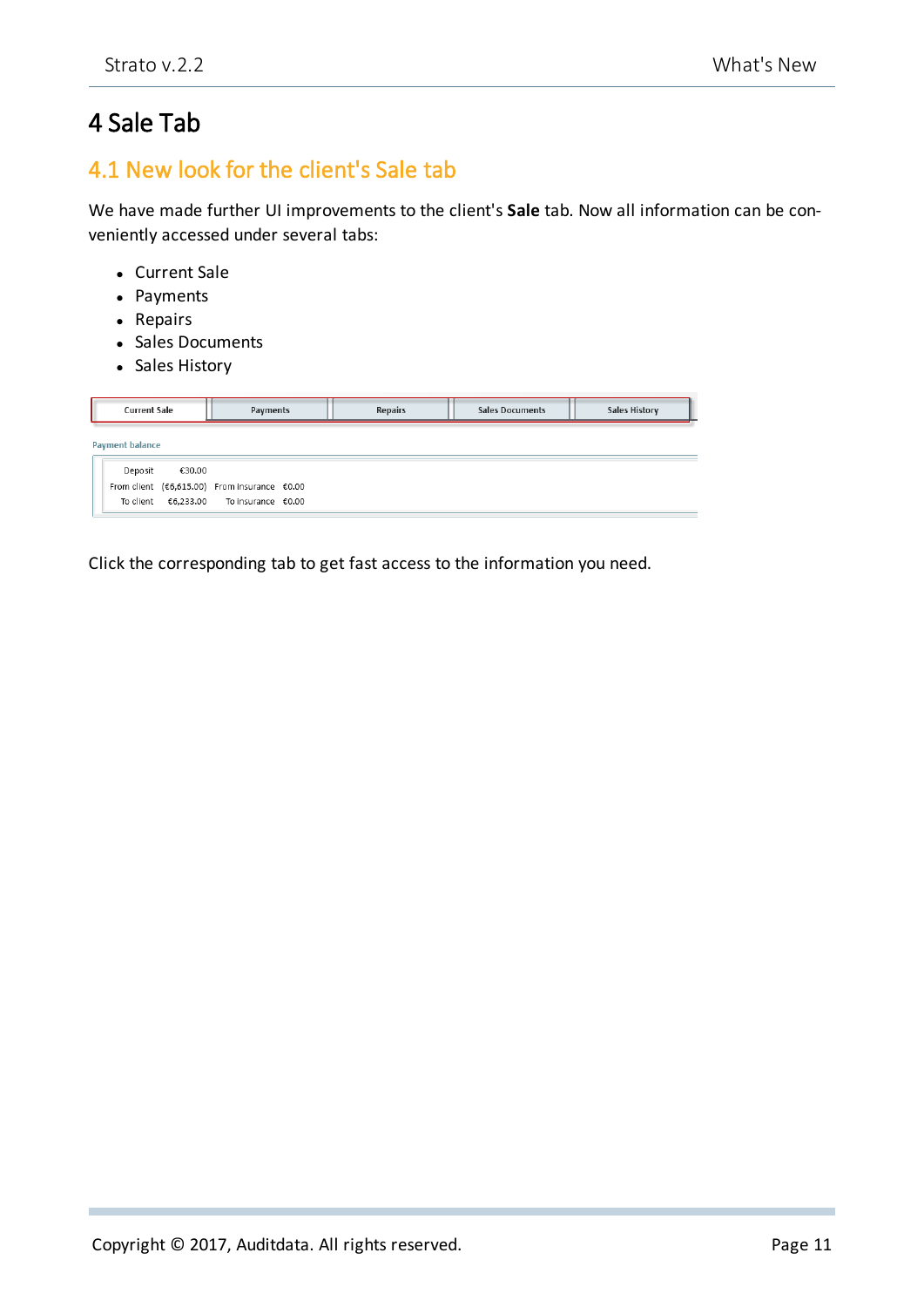## <span id="page-11-1"></span><span id="page-11-0"></span>5 Other Improvements

#### 5.1 Warning when adding items with identical serial numbers in Stock

When trying to create a new item with an existing serial number, you will be prompted with the warning.



<span id="page-11-2"></span>Confirm if you still want to have a stock item with a duplicate serial number.

#### 5.2 Filtering tasks by status

You can now easily filter the tasks by their status.

|                |      | <b>TASKS LIST</b> |
|----------------|------|-------------------|
| Status:   Open |      |                   |
| Office von     |      |                   |
|                | )one |                   |

#### <span id="page-11-3"></span>5.3 EXPLORE views improvements

**Client Number** is now a visible column for the following EXPLORE views:

- Scheduler
- $\bullet$  Stock
- Sale item
- Sale document
- Payment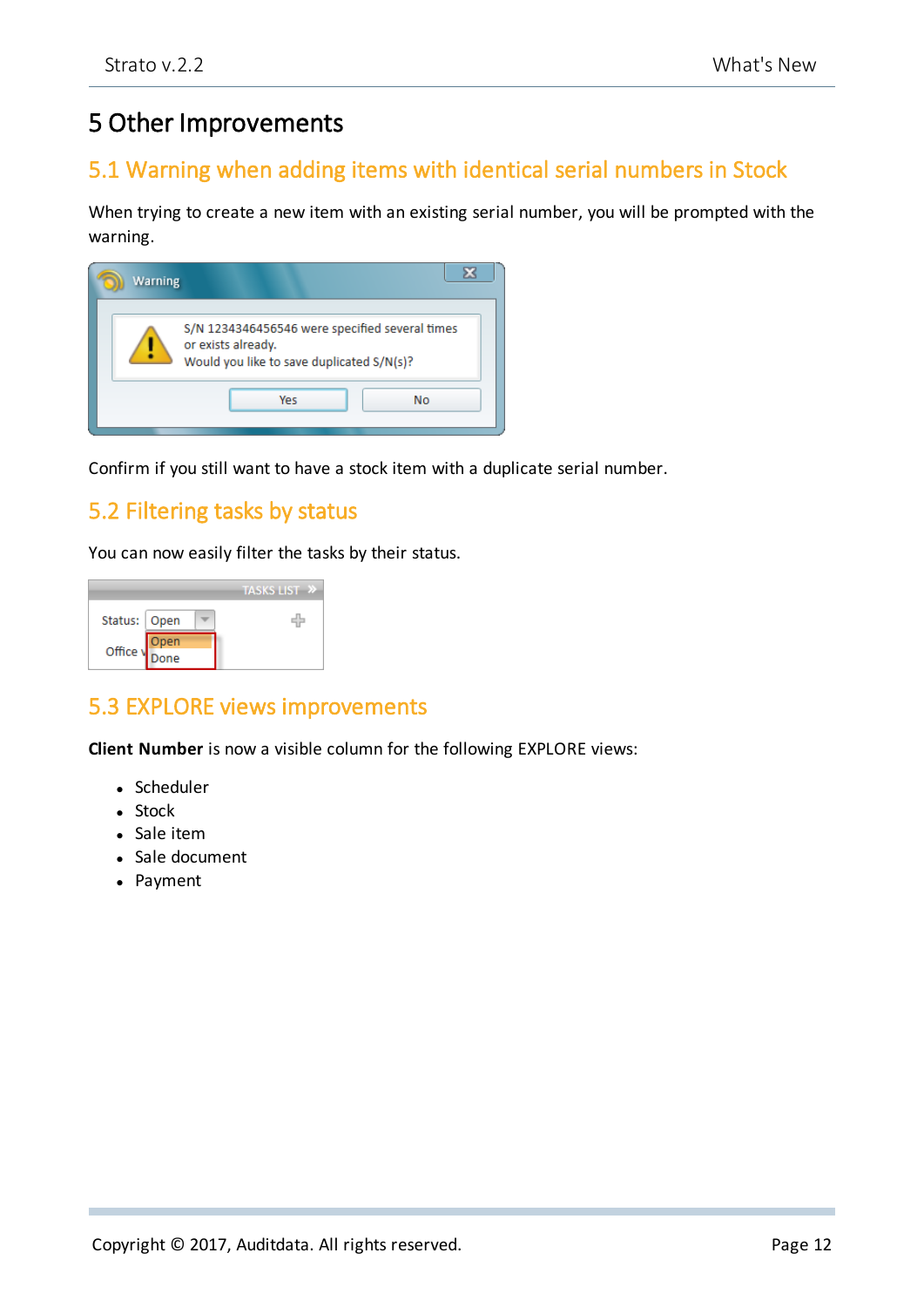

#### <span id="page-12-0"></span>5.4 Unique client number when importing

When importing client data from the .nhx file, a unique client number will always be generated by Strato. This way, there will be no duplicate client numbers.